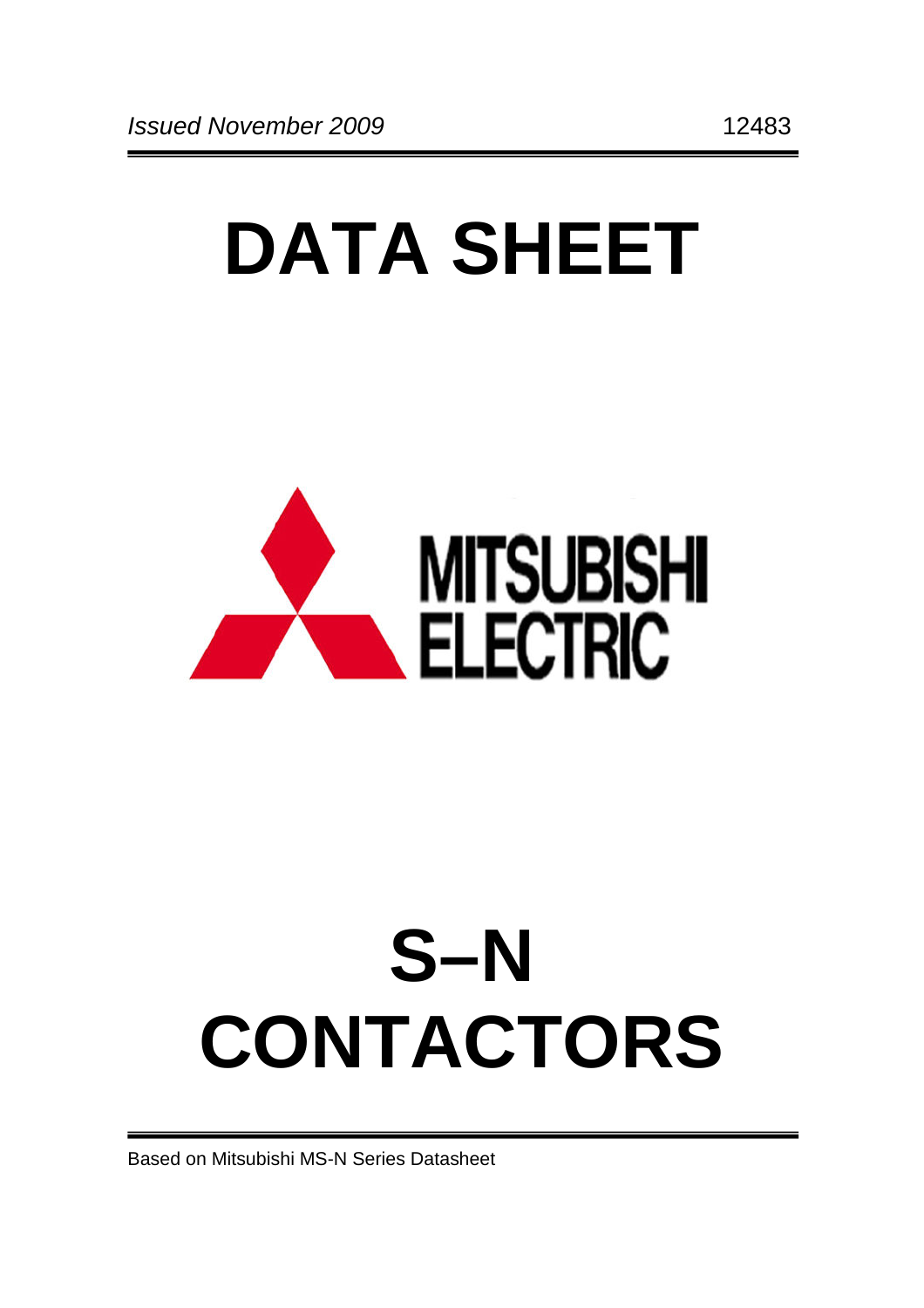# **The Overview (Type designation breakdown)**

|                    | <b>Frame Size</b>                                               |                      | N10                      | N <sub>11</sub> | N <sub>12</sub> | N <sub>18</sub> N <sub>20</sub> |                                 | <b>N21</b> | <b>N25</b>               |            |         | N35 N50 N65 N80 |            |                          |                                 |         |                          | N95 N125 N150 N180 N220 N300 N400 N600 |         |         |         | <b>N800</b>   |
|--------------------|-----------------------------------------------------------------|----------------------|--------------------------|-----------------|-----------------|---------------------------------|---------------------------------|------------|--------------------------|------------|---------|-----------------|------------|--------------------------|---------------------------------|---------|--------------------------|----------------------------------------|---------|---------|---------|---------------|
|                    | Rated capacity                                                  | 220-240V             | 2.5                      | 3.5             | 3.5             | 4.5                             | 5.5                             | 5.5        | 7.5                      | 11         | 15      | 18.5            | 22         | 30                       | 37                              | 45      | 55                       | 75                                     | 90      | 125     | 190     | 220           |
|                    | Category AC-3(kW)                                               | 380-440V             | 4                        | 5.5             | 5.5             | 7.5                             | 11                              | 11         | 15                       | 18.5       | 22      | 30              | 45         | 55                       | 60                              | 75      | 90                       | 132                                    |         | 160 220 | 330     | 440           |
|                    | Number of<br>aux. contacts                                      | Standard             |                          | 1NO 1NO 10010   |                 |                                 | 1NO <sub>1</sub> N <sub>C</sub> |            |                          |            |         |                 |            |                          | 2NO <sub>2</sub> N <sub>C</sub> |         |                          |                                        |         |         |         |               |
| Spec               |                                                                 | Special              |                          | $1NC$ 1NC $2NO$ |                 |                                 | 2NO                             |            |                          |            |         |                 |            |                          |                                 |         |                          |                                        |         |         |         |               |
|                    | Additional aux.<br>contact blocks<br>Front-on <sup>1</sup>      |                      |                          |                 |                 |                                 | 2P or 4P                        |            |                          |            |         |                 |            |                          |                                 |         |                          |                                        |         |         |         |               |
| <b>ACCESSORIES</b> |                                                                 | Side-on              |                          | 1NO1NC×2(max.)  |                 |                                 |                                 |            |                          |            |         |                 |            | $-1NO1NC \times 2(max.)$ |                                 |         |                          |                                        |         |         | (max.)  | 2NO2NC×1      |
|                    | Surge absorber <sup>3</sup>                                     |                      |                          |                 |                 |                                 | Attachable                      |            |                          |            | ↞       | ۰               |            |                          |                                 |         |                          | Provided as a standard                 |         |         |         |               |
|                    | Mechanical interlock unit                                       |                      | ◄                        | Attachable      |                 | ↞                               |                                 |            |                          |            |         |                 | Attachable |                          |                                 |         |                          |                                        |         |         |         |               |
| CONTACTORS         | AC operated                                                     | $S - \Box$           | $\circ$                  | $\circ$         | $\circ$         | $\circ$                         | О                               | $\circ$    | $\circ$                  | $\circ$    | $\circ$ | $\circ$         | $\circ$    | $\circ$                  | $\circ$                         | $\circ$ | $\circ$                  | $\circ$                                | $\circ$ | $\circ$ | $\circ$ | $\circ$       |
|                    | DC operated                                                     | $SD-D$               |                          | $\circ$         | $\circ$         |                                 |                                 | $\circ$    | $\overline{\phantom{0}}$ | $\circ$    | $\circ$ | $\circ$         | $\circ$    | $\circ$                  | $\circ$                         | $\circ$ | $\overline{\phantom{0}}$ | $\circ$                                | $\circ$ | $\circ$ | $\circ$ | $\bigcirc$    |
|                    | Finger protected                                                | $S$ - $\Box$ $CX$    | $\circ$                  | $\circ$         | $\bigcirc$      | $\bigcirc$                      | $\circ$                         | $\circ$    | $\circ$                  | $\bigcirc$ | $\circ$ | $\circ$         |            |                          |                                 |         |                          |                                        |         |         |         |               |
|                    |                                                                 | $SD-DCX$             |                          | $\circ$         | $\circ$         |                                 |                                 | $\circ$    |                          | $\circ$    |         |                 |            |                          |                                 |         |                          |                                        |         |         |         |               |
|                    | Mechanically latched                                            | $SL(D)-\Box$         | $\overline{\phantom{0}}$ |                 |                 |                                 | $\overline{\phantom{0}}$        | $\circ$    |                          | $\bigcirc$ | $\circ$ | $\circ$         | $\circ$    | $\circ$                  | $\circ$                         | $\circ$ |                          | $\circ$                                | $\circ$ | $\circ$ | $\circ$ | $\circ$       |
|                    | AC operated                                                     | $MSO - \Box$         | $\circ$                  | $\circ$         | $\bigcirc$      | $\circ$                         | $\circ$                         | $\circ$    | $\circ$                  | $\circ$    | $\circ$ | $\circ$         | $\circ$    | $\circ$                  | $\circ$                         | $\circ$ | $\circ$                  | $\circ$                                | $\circ$ | $\circ$ |         |               |
|                    | DC operated                                                     | MSOD-□               |                          | $\circ$         | $\circ$         |                                 |                                 | $\circ$    |                          | $\circ$    | $\circ$ | $\circ$         | $\circ$    | $\circ$                  | $\circ$                         | $\circ$ |                          | $\circ$                                | $\circ$ | $\circ$ |         | $\Rightarrow$ |
|                    | With phase failure protection                                   | MSO-□KP              | $\circ$                  | $\circ$         | $\circ$         | $\circ$                         | $\circ$                         | $\circ$    | $\circ$                  | $\circ$    | $\circ$ | $\circ$         | $\circ$    | $\circ$                  | $\circ$                         | $\circ$ | $\circ$                  | $\circ$                                | $\circ$ | $\circ$ |         |               |
|                    | Slow trip type                                                  | MSO-□SR              | $\circ$                  | $\circ$         | $\circ$         |                                 | $\circ$                         | $\circ$    | $\circ$                  | $\circ$    | $\circ$ | $\circ$         | $\circ$    | $\circ$                  | $\circ$                         | $\circ$ | $\circ$                  | $\circ$                                | $\circ$ | $\circ$ |         |               |
|                    | with saturable reactor                                          |                      |                          |                 |                 |                                 |                                 |            |                          |            |         |                 |            |                          |                                 |         |                          |                                        |         |         |         |               |
|                    | Quick-trip type                                                 |                      |                          |                 |                 |                                 |                                 |            |                          |            |         |                 |            |                          |                                 |         |                          |                                        |         |         |         |               |
|                    | with 2 heater elements                                          | MSO- <sub>L</sub> FS |                          |                 |                 |                                 | $\circ$                         | $\circ$    | $\circ$                  | $\circ$    | $\circ$ | $\circ$         | $\circ$    | $\circ$                  |                                 |         |                          |                                        |         |         |         |               |
| STARTERS<br>Open   | with phase failure protection                                   | <b>MSO-□KF</b>       | $\circ$                  | $\circ$         | $\circ$         |                                 | $\circ$                         | $\circ$    | $\circ$                  | $\circ$    | $\circ$ | $\circ$         | $\circ$    | $\circ$                  |                                 |         |                          |                                        |         |         |         |               |
|                    | Standard type                                                   | $MS-D$               | $\circ$                  | $\circ$         | $\circ$         |                                 | $\circ$                         | $\circ$    | $\circ$                  | $\circ$    | $\circ$ | $\circ$         | $\circ$    | $\circ$                  | $\circ$                         | $\circ$ | $\circ$                  | $\bigcirc$                             | $\circ$ | $\circ$ |         |               |
|                    | With push button                                                | MS- <sub>IPM</sub>   | $\circ$                  | $\circ$         |                 |                                 | $\circ$                         | $\circ$    | $\bigcirc$               | $\bigcirc$ | $\circ$ | $\circ$         | $\circ$    | $\circ$                  |                                 |         |                          |                                        |         |         |         |               |
| Enclosed           | Class<br>With phase failure protection<br>Mounting on 35mm rail | MS- <sub>DKP</sub>   | $\circ$                  | $\circ$         | $\bigcirc$      |                                 | $\circ$                         | $\bigcirc$ | $\bigcirc$               | O          | $\circ$ | $\circ$         | $\circ$    | $\circ$                  | $\circ$                         | $\circ$ | $\circ$                  | $\circ$                                | $\circ$ | $\circ$ |         |               |

*Notes: 1. Additional head-on type aux. contact blocks cannot be attached to the enclosed type, mechanically latched type of size N50 & N65. 2. Surge absorber is provided as a standard on ac operated contactors and starters of sizes N50 to N800.*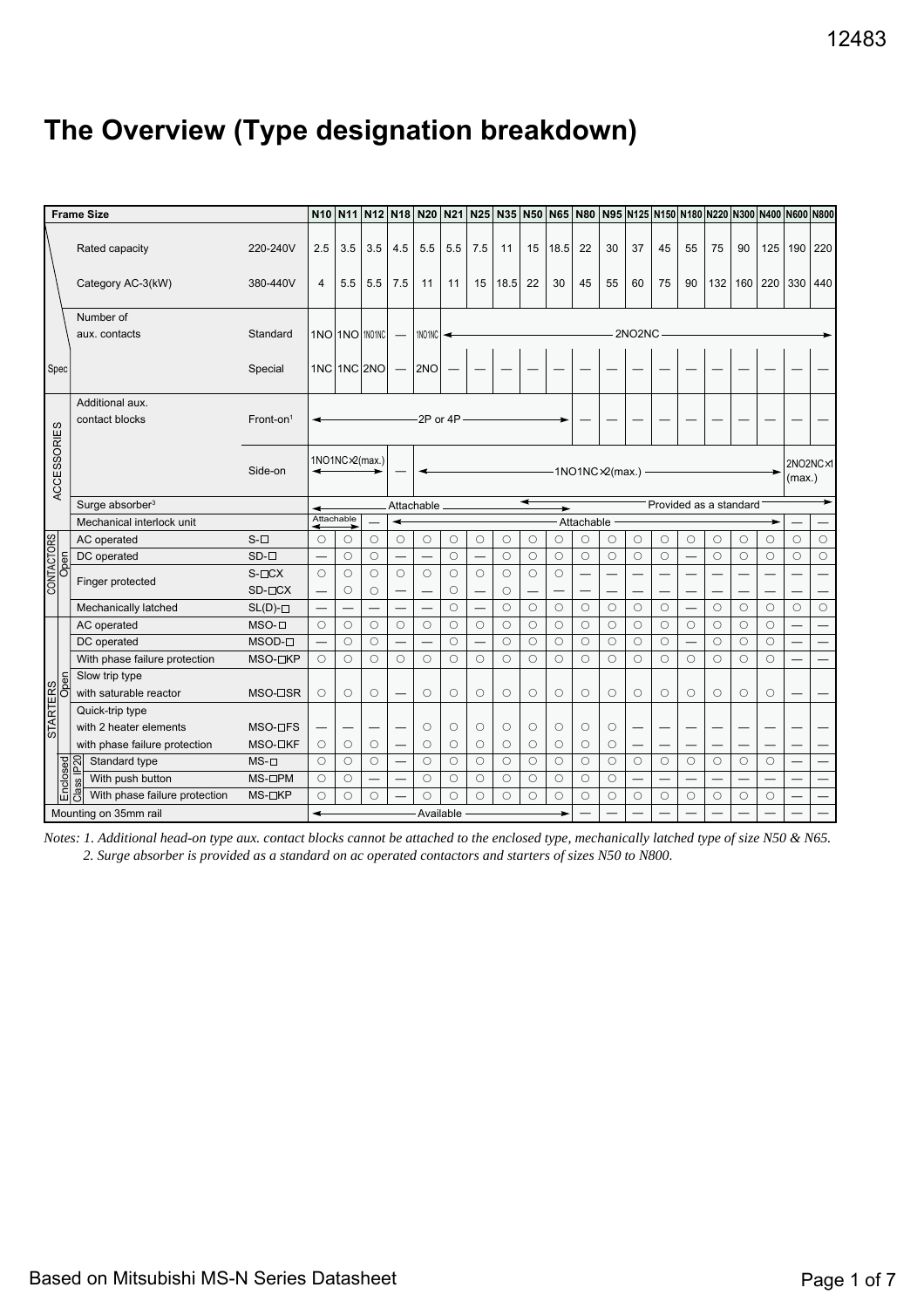| S/SD-           | S/SD-           | $S/SD-$         | $S/SD-$             | S-                       | $S/SD-$                                             | $S/SD-$         | $S/SD-$         | $S/SD-$                                                                       | S/SD-             |
|-----------------|-----------------|-----------------|---------------------|--------------------------|-----------------------------------------------------|-----------------|-----------------|-------------------------------------------------------------------------------|-------------------|
| N80             | N95             | N125            | N150                | N180                     | N220                                                | N300            | N400            | N600                                                                          | N800              |
| 690             | 690             | 690             | 690                 | 1000                     | 1000                                                | 1000            | 1000            | 1000                                                                          | 1000              |
| 135             | 150             | 150             | 200                 | 260                      | 260                                                 | 350             | 450             | 8001                                                                          | 1000 <sup>2</sup> |
|                 |                 |                 |                     |                          |                                                     |                 |                 |                                                                               |                   |
| 50(135)         | 55(150)         | 55(150)         | 75(200)             | 95(260)                  | 95(260)                                             | 130(350)        | 170(450)        | 250(660)                                                                      | 300(800)          |
| 85(135)         | 90(150)         | 90(150)         | 130(200)            | 170(260)                 | 170(260)                                            | 230(350)        | 290(450)        | 430(660)                                                                      | 530(800)          |
| 110(135)        | 120(150)        | 120(150)        | 170(200)            | 220(260)                 | 220(260)                                            | 300(350)        | 380(450)        | 570(660)                                                                      | 700(800)          |
| 135(135)        | 150(150)        | 150(150)        | 200(200)            | 260(260)                 | 260(260)                                            | 350(350)        | 450(450)        | 660(660)                                                                      | 900(800)          |
|                 |                 |                 |                     |                          |                                                     |                 |                 |                                                                               |                   |
| 85              | 105             | 125             | 150                 | 180                      | 250                                                 | 300             | 400             | 630                                                                           | 800               |
| 85              | 105             | 120             | 150                 | 180                      | 250                                                 | 300             | 400             | 630                                                                           | 800               |
| 75              | 85              | 90              | 140                 | 180                      | 200                                                 | 250             | 350             | 500                                                                           | 720               |
| 52              | 65              | 70              | 100                 | 120                      | 150                                                 | 220             | 300             | 420                                                                           | 630               |
|                 |                 |                 |                     |                          |                                                     |                 |                 |                                                                               |                   |
| 7.5             | 11              | 15              | 18.5                | 22                       | 22                                                  | 37              | 45              | 65                                                                            | 75                |
| 15              | 18.5            | 22              | 30                  | 37                       | 45                                                  | 60              | 75              | 110                                                                           | 130               |
| 15              | 18.5            | 22              | 37                  | 45                       | 55                                                  | 60              | 90              | 130                                                                           | 150               |
| 15              | 18.5            | 22              | 30                  | 50                       | 55                                                  | 75              | 90              | 130                                                                           | 150               |
| 62              | 75              | 90              | 110                 | 150                      | 180                                                 | 220             | 300             | 400                                                                           | 630               |
|                 |                 |                 |                     |                          |                                                     |                 |                 |                                                                               |                   |
| 80              | 93              | 120             | 150                 | 180                      | 220                                                 | 300             | 400             | 630                                                                           | 800               |
| 80              | 93              | 100             | 150                 | 180                      | 220                                                 | 300             | 400             | 630                                                                           | 800               |
| 60              | 70              | 80              | 150                 | 180                      | 220                                                 | 300             | 300             | 630                                                                           | 800               |
|                 |                 |                 |                     |                          |                                                     |                 |                 |                                                                               |                   |
|                 |                 |                 |                     |                          |                                                     |                 |                 |                                                                               |                   |
|                 |                 |                 |                     |                          |                                                     |                 |                 |                                                                               |                   |
| 60              | 90              | 90              | 130                 | 180                      | 220                                                 | 280             | 280             | 630                                                                           | 630               |
| 50              | 80              | 80              | 120                 | 150                      | 150                                                 | 200             | 200             | 630                                                                           | 630               |
| 20              | 50              | 50              | 80                  | 100                      | 100                                                 | 150             | 150             | 630                                                                           | 630               |
|                 |                 |                 |                     |                          |                                                     |                 |                 |                                                                               |                   |
|                 |                 |                 |                     |                          |                                                     |                 |                 |                                                                               |                   |
|                 |                 |                 |                     |                          |                                                     |                 |                 |                                                                               |                   |
|                 |                 |                 |                     |                          |                                                     |                 |                 |                                                                               |                   |
|                 |                 |                 |                     |                          |                                                     |                 |                 |                                                                               |                   |
|                 |                 |                 |                     |                          |                                                     |                 |                 |                                                                               |                   |
| 35<br>60        | 35<br>60        | 38<br>65        | 50<br>80            | 60<br>120                | 60<br>120                                           | 95<br>150       | 115<br>200      | 190<br>350                                                                    | 190<br>350        |
| 48              | 60              | 65              | 80                  | 150                      | 150                                                 | 200             | 250             | 350                                                                           | 350               |
| 50              | 60              | 65              | 80                  | 150                      | 150                                                 | 200             | 200             | 400                                                                           | 400               |
| 690             | 690             | 690             | 690                 | 1,000                    | 1,000                                               | 1,000           | 1,000           | 1,000                                                                         | 1,000             |
|                 |                 |                 |                     |                          |                                                     |                 |                 |                                                                               |                   |
| 850/850         | 1050/1050       |                 | 1250/1250 1500/1500 |                          | 1800/1800 2500/2500                                 |                 |                 | 3000/3000 4000/4000 6500/6500                                                 | 8000/8000         |
| 800/750         | 930/930         | 1000/1000       | 1200/1200           | 1450/1450                | 2000/2000                                           | 2400/2400       | 3200/3200       | 5040/5040                                                                     | 6400/6400         |
| 1,200           | 1,200           | 1,200           | 1,200               | 1,200                    | 1,200                                               | 1,200           | 1,200           | 1,200                                                                         | 1,200             |
| 1,200           | 1,200           | 1,200           | 1,200               | 1,200                    | 1,200                                               | 1,200           | 1,200           | 1,200                                                                         | 1,200             |
| 600             | 300             | 300             | 300                 | 300                      | 300                                                 | 300             | 300             | 300                                                                           | 300               |
|                 |                 |                 |                     |                          |                                                     |                 |                 |                                                                               |                   |
| 27              | 27              | 25              | 27                  | 30                       | 30                                                  | 35              | 35              | 65                                                                            | 65                |
| 75              | 75              | 85              | 85                  | 100                      | 100                                                 | 120             | 120             | 75                                                                            | 75                |
| 75              | 75              | 125             | 135                 |                          | 145                                                 | 175             | 175             | 105                                                                           | 105               |
| 18              | 18              | 22              | 37                  |                          | 40                                                  | 55              | 55              | 80                                                                            | 80                |
|                 |                 |                 |                     |                          |                                                     |                 |                 |                                                                               |                   |
| 225             | 225             | 320             | 320                 | 480                      | 480                                                 | 480             | 480             | 800                                                                           | 800               |
| 22              | 22              | 26              | 26                  | 44                       | 44                                                  | 54              | 54              | 100                                                                           | 100               |
| 3.3             | 3.3             | 3.5             | 3.5                 | 5                        | 5                                                   | 7.3             | 7.3             | 15                                                                            | 15                |
| 27              | 27              | 31              | 31                  | $\overline{\phantom{0}}$ | 41                                                  | 55              | 55              | 600                                                                           | 600               |
| 27              | 27              | 31              | 31                  |                          | 41                                                  | 55              | 55              | 75                                                                            | 75                |
|                 |                 |                 |                     |                          | 0.85 to 1.1 times rated coil voltage                |                 |                 |                                                                               |                   |
| 5               | 5               | $\overline{5}$  | 5                   | 5                        | 5                                                   | 5               | 5               | 5                                                                             | 5                 |
|                 |                 |                 |                     |                          | $-25$ to +55                                        |                 |                 |                                                                               |                   |
|                 |                 |                 |                     |                          | 19.6                                                |                 |                 |                                                                               |                   |
|                 |                 |                 |                     |                          | 49                                                  |                 |                 |                                                                               |                   |
| $2 - 50$        | $2 - 50$        |                 |                     |                          |                                                     |                 |                 |                                                                               |                   |
|                 | $(2-60)^3$      | $(6-70)^3$      | $(6-95)^3$          |                          |                                                     |                 |                 | $(10-120)^3$ $(10-150)^3$ $(25-240)^3$ $(25-240)^3$ $(70-325)^3$ $(70-325)^3$ |                   |
| $2 - 50$        | $2 - 50$        | $(6-70)^3$      | $(6-95)^3$          |                          | $(10-120)^3$ $(10-150)^3$ $(25-240)^3$ $(25-240)^3$ |                 |                 |                                                                               |                   |
| $1 - 2.5$<br>15 | $1 - 2.5$<br>15 | $1 - 2.5$<br>15 | $1 - 2.5$<br>20     | $1 - 2.5$<br>25          | $1 - 2.5$<br>25                                     | $1 - 2.5$<br>30 | $1 - 2.5$<br>30 | $1 - 4$<br>35                                                                 | $1 - 4$<br>35     |

| Conventional free air<br>thermal current |               | A | 16               |
|------------------------------------------|---------------|---|------------------|
| Rated operating current                  |               |   |                  |
| Category                                 | <b>120VAC</b> | A | 6                |
| $AC-15$                                  | 240VAC        | A | 5                |
|                                          | 500VAC        | A | 3                |
|                                          | 660VAC        | A | 1.5              |
| Category                                 | 24VDC         | A | 5                |
|                                          | 48VDC         | A | 3                |
| $DC-13$                                  | <b>110VDC</b> | A | 1.2              |
|                                          |               | A | 0.8 <sup>1</sup> |
|                                          | 220VDC        | А | 0.2              |

## **Rated operating current of auxiliary contacts**

*Note: 1 UN-AX2(CX), UN-AX4(CX), UN-AX11(CX).*

|                                                  |                     | <b>Type</b>               |                          | S/SD-             |                          |                                      | S/SD-                    |                          | S/SD-                    | S/SD-             | S/SD-                    |
|--------------------------------------------------|---------------------|---------------------------|--------------------------|-------------------|--------------------------|--------------------------------------|--------------------------|--------------------------|--------------------------|-------------------|--------------------------|
| Contactor                                        |                     |                           | S-N <sub>10</sub>        | N11, N12          | S-N18                    | S-N20                                | N21                      | S-N25                    | N35                      | N <sub>50</sub>   | N65                      |
| Rated insulation voltage                         |                     | $\vee$                    | 690                      | 690               | 690                      | 690                                  | 690                      | 690                      | 690                      | 690               | 690                      |
| Conventional free air thermal current            | Ith                 | A                         | 20                       | 20                | 25                       | 32                                   | 32                       | 50                       | 60                       | 80                | 100                      |
| Rated capacity for resistive loads               |                     |                           |                          |                   |                          |                                      |                          |                          |                          |                   |                          |
| 3-ph, Category AC-1                              | 220-240V            | kW(A)                     | 7.5(20)                  | 7.5(20)           | 9.5(25)                  | 12(32)                               | 12(32)                   | 18(50)                   | 20(60)                   | 30(80)            | 35(100)                  |
|                                                  | 380-440V            | kW(A)                     | 7(11)                    | 8.5(13)           | 13(20)                   | 20(32)                               | 20(32)                   | 30(50)                   | 35(60)                   | 50(80)            | 65(100)                  |
|                                                  | 500V                | kW(A)                     | 7(8)                     | 9.5(11)           | 13(16)                   | 25(32)                               | 25(32)                   | 40(50)                   | 50(60)                   | 65(80)            | 85(100)                  |
|                                                  | 690V                | kW(A)                     | 7(6)                     | 8(8)              | 11(10)                   | 30(32)                               | 30(32)                   | 50(50)                   | 60(60)                   | 80(80)            | 100(100)                 |
| Rated operational current                        |                     |                           |                          |                   |                          |                                      |                          |                          |                          |                   |                          |
| 3-ph, Category AC-3                              | 220-240V            | Α                         | 11                       | 13                | 18                       | 22                                   | 22                       | 30                       | 40                       | 55                | 65                       |
|                                                  | 380-440V            | A                         | 9                        | 12                | 16                       | 22                                   | 22                       | 30                       | 40                       | 50                | 65                       |
|                                                  | 500V                | A                         | $\overline{7}$           | 9                 | 13                       | 17                                   | 17                       | 24                       | 32                       | 38                | 60                       |
|                                                  | 690V                | $\boldsymbol{\mathsf{A}}$ | 5                        | $\overline{7}$    | 9                        | 9                                    | 9                        | 12                       | 17                       | 26                | 38                       |
| Rated capacity for jogging of AC motors          |                     |                           |                          |                   |                          |                                      |                          |                          |                          |                   |                          |
| 3-ph, category AC-4                              | 220-240V            | kW                        | 0.75                     | 1.1               | 1.5                      | 2.2                                  | 2.2                      | 3                        | 3.7                      | 5.5               | 7.5                      |
| Electrical life is ca.                           | 380-440V            | kW                        | 1.1                      | 1.5               | 2.2                      | 3.7                                  | 3.7                      | 5.5                      | 5.5                      | 7.5               | 11                       |
| 200,000 operations                               | 500V                | kW                        | 1.1                      | 1.5               | 2.2                      | 3.7                                  | 3.7                      | 5.5                      | 5.5                      | 7.5               | 11                       |
|                                                  | 690V                | kW                        | 1.1                      | 1.5               | 2.2                      | 3.7                                  | 3.7                      | 5.5                      | 5.5                      | 7.5               | 11                       |
| Max. current for AC-4 duty at 440V               |                     | A                         | 6                        | 9                 | 9                        | 13                                   | 13                       | 17                       | 24                       | 32                | 47                       |
| Rated current for DC non-inductive loads         |                     |                           |                          |                   |                          |                                      |                          |                          |                          |                   |                          |
| Category DC-1                                    | 48V                 | Α                         | 10                       | 12                | 12                       | 20                                   | 20                       | 25                       | 35                       | 50                | 65                       |
| 100 operations/hour max.                         | 110V                | A                         | 8                        | 12                | 12                       | 20                                   | 20                       | 25                       | 35                       | 50                | 65                       |
| 500,000 operations                               | 220V                | Α                         | 8                        | 12                | 12                       | 20                                   | 20                       | 22                       | 30                       | 40                | 50                       |
|                                                  |                     |                           |                          |                   |                          |                                      |                          |                          |                          |                   |                          |
| $\sim$                                           |                     |                           |                          |                   |                          |                                      |                          |                          |                          |                   |                          |
|                                                  |                     |                           |                          |                   |                          |                                      |                          |                          |                          |                   |                          |
| Rated Current for DC motors                      |                     |                           |                          |                   |                          |                                      |                          |                          |                          |                   |                          |
| Category DC-3 & DC-5                             | 48V                 | Α                         | 6                        | 10                | 10                       | 20                                   | 20                       | 25                       | 30                       | 35                | 40                       |
| 100 operations/hour max.                         | 110V                | A                         | 4                        | 8                 | 8                        | 15                                   | 15                       | 20                       | 20                       | 30                | 35                       |
|                                                  |                     | A                         | $\overline{2}$           | 4                 | $\overline{4}$           | 8                                    | 8                        | 10                       | 10                       | 12                |                          |
| 500,000operations                                | 220V                |                           |                          |                   |                          |                                      |                          |                          |                          |                   | 15                       |
|                                                  |                     |                           |                          |                   |                          |                                      |                          |                          |                          |                   |                          |
|                                                  |                     |                           |                          |                   |                          |                                      |                          |                          |                          |                   |                          |
| Rated capacity for 3-ph, capacitors <sup>4</sup> |                     |                           |                          |                   |                          |                                      |                          |                          |                          |                   |                          |
| 120 operations/hour max.                         | 220-240V            | kvar                      | 2.2                      | 3                 | 4                        | 5.5                                  | 5.5                      | 8.5                      | 12                       | 20                | 20                       |
|                                                  |                     |                           | 3.3                      | $\overline{4}$    | 6                        | 10                                   | 10                       | 14                       | 20                       | 40                | 40                       |
| Electrical durability at maximum load: 380-440V  |                     | kvar                      |                          |                   |                          |                                      |                          |                          |                          |                   |                          |
| 100,000 operations                               | 550V                | kvar                      | 4                        | 5                 | 6                        | 10                                   | 10                       | 14                       | 20                       | 30                | 35                       |
| (ambient temperature 40°C)                       | 690V                | kvar                      | 3.3                      | 4.5               | 5.5                      | 10                                   | 10                       | 14                       | 20                       | 30                | 40                       |
| Rated insulation voltage                         |                     | V                         | 690                      | 690               | 690                      | 690                                  | 690                      | 690                      | 690                      | 690               | 690                      |
| Making & breaking                                |                     |                           |                          |                   |                          |                                      |                          |                          |                          |                   |                          |
| 3-ph, cos $\Theta$ =0.35                         | Making current      | Α                         | 110/110                  | 130/120           | 180/180                  | 220/220                              | 220/220                  | 300/300                  | 400/400                  | 550/460           | 650/620                  |
| 240V/440V                                        | Breaking current    | A                         | 100/72                   | 120/100           | 180/130                  | 220/220                              | 220/220                  | 300/240                  | 400/320                  | 550/460           | 650/620                  |
| Switching frequency                              | Category AC-1       | operations/hour           | 1,800                    | 1,800             | 1,800                    | 1,800                                | 1,800                    | 1,800                    | 1,800                    | 1,200             | 1,200                    |
|                                                  | Category AC2 & AC-3 | operations/hour           | 1,800                    | 1,800             | 1,800                    | 1,800                                | 1,800                    | 1,800                    | 1,800                    | 1,200             | 1,200                    |
|                                                  | Category AC-4       | operations/hour           | 660                      | 660               | 600                      | 600                                  | 600                      | 600                      | 600                      | 600               | 600                      |
| Operating time (at rated coil voltage)           |                     |                           |                          |                   |                          |                                      |                          |                          |                          |                   |                          |
| AC operated                                      | Closing             | ms                        | 15                       | 15                | 15                       | 15                                   | 15                       | 15                       | 15                       | 25                | 25                       |
|                                                  | Opening             | ms                        | 10                       | 10                | 10                       | 10                                   | 10                       | 10                       | 10                       | 53                | 53                       |
| DC operated                                      | Closing             | ms                        | $\overline{\phantom{0}}$ | 45                | $\qquad \qquad -$        | $\overline{\phantom{0}}$             | 33                       | Ξ                        | 50                       | $\overline{57}$   | 57                       |
|                                                  | Opening             | ms                        | $\qquad \qquad -$        | 10                | —                        | $\qquad \qquad$                      | 12                       | $\qquad \qquad -$        | 13                       | 15                | 15                       |
| Coil consumption (at rated coil voltage)         |                     |                           |                          |                   |                          |                                      |                          |                          |                          |                   |                          |
| AC operated                                      | Inrush              | VA                        | 60                       | 60                | 60                       | 90                                   | 90                       | 110                      | 110                      | 132               | 132                      |
|                                                  | Sealed              | VA                        | 10                       | 10                | 10                       | 15                                   | 15                       | 13                       | 13                       | 17                | 17                       |
|                                                  | Watts               | W                         | 3.5                      | 3.5               | 3.5                      | 5.3                                  | 5.3                      | 5.3                      | 5.3                      | 2.8               | 2.8                      |
| DC operated                                      | Inrush              | VA                        | —                        | $\overline{7}$    | $\overline{\phantom{m}}$ |                                      | 16                       |                          | 18                       | 24                | 24                       |
|                                                  | Sealed              | VA                        | $\overline{\phantom{0}}$ | $\overline{7}$    | $\qquad \qquad -$        | $\overline{\phantom{0}}$             | 16                       | $\overline{\phantom{0}}$ | 18                       | 24                | 24                       |
| Coil voltage tolerance                           |                     |                           |                          |                   |                          | 0.85 to 1.1 times rated coil voltage |                          |                          |                          |                   |                          |
| Mechanical endurance (make/break operations)     |                     | million                   | 10                       | 10                | 10                       | 10                                   | 10                       | 10                       | 10                       | 5                 | 5                        |
| Permissible ambient temperature                  |                     | $^{\circ}C$               |                          |                   |                          |                                      | $-25$ to $+55$           |                          |                          |                   |                          |
| Vibration (10-55 Hertz)                          |                     | m/s <sup>2</sup>          |                          |                   |                          |                                      | 19.6                     |                          |                          |                   |                          |
| Shock (10 ms half sine wave)                     |                     | m/s <sup>2</sup>          |                          |                   |                          |                                      | 49                       |                          |                          |                   |                          |
| Conductor size                                   |                     | mm <sup>2</sup>           | $1 - 2.5$                | $1 - 2.5$         | $1 - 6$                  | $1 - 6$                              | $1 - 6$                  | $2 - 16$                 | $2 - 16$                 | $2 - 25$          | $2 - 25$                 |
| Main terminal (contactor)                        |                     |                           |                          |                   |                          |                                      |                          |                          |                          |                   |                          |
| Main terminal (overload relay)                   |                     | mm <sup>2</sup>           | $1 - 2.5$                | $1 - 2.5$         | $1 - 6$                  | $1 - 6$                              | $1 - 6$                  | $2 - 16$                 | $2 - 16$                 | $2 - 25$          | $2 - 25$                 |
| Control terminal                                 |                     | mm <sup>2</sup>           | $1 - 2.5$                | $1 - 2.5$         | $1 - 2.5$                | $1 - 2.5$                            | $1 - 2.5$                | $1 - 2.5$                | $1 - 2.5$                | $1 - 2.5$         | $1 - 2.5$                |
| Busbar width                                     |                     | mm                        | $\qquad \qquad -$        | $\qquad \qquad -$ | $\overline{\phantom{0}}$ | $\qquad \qquad -$                    | $\overline{\phantom{m}}$ | $\qquad \qquad -$        | $\overline{\phantom{m}}$ | $\qquad \qquad -$ | $\overline{\phantom{0}}$ |

## **Technical Data of Series S-N Contactors**

*Notes: 1. 660A at ambient temperature 40-55*°*C. 2. 800A at ambient temperature 40-55*°*C.*

*3. Conductor size in parentheses indicate compression terminal style not for bare clamping.*

*4. The peak value of inrush current should be less than 2000% of the effective value for rated current of capacitors.*

*The selection is invalid for the circuit of parallel capacitors which are controlled individually.*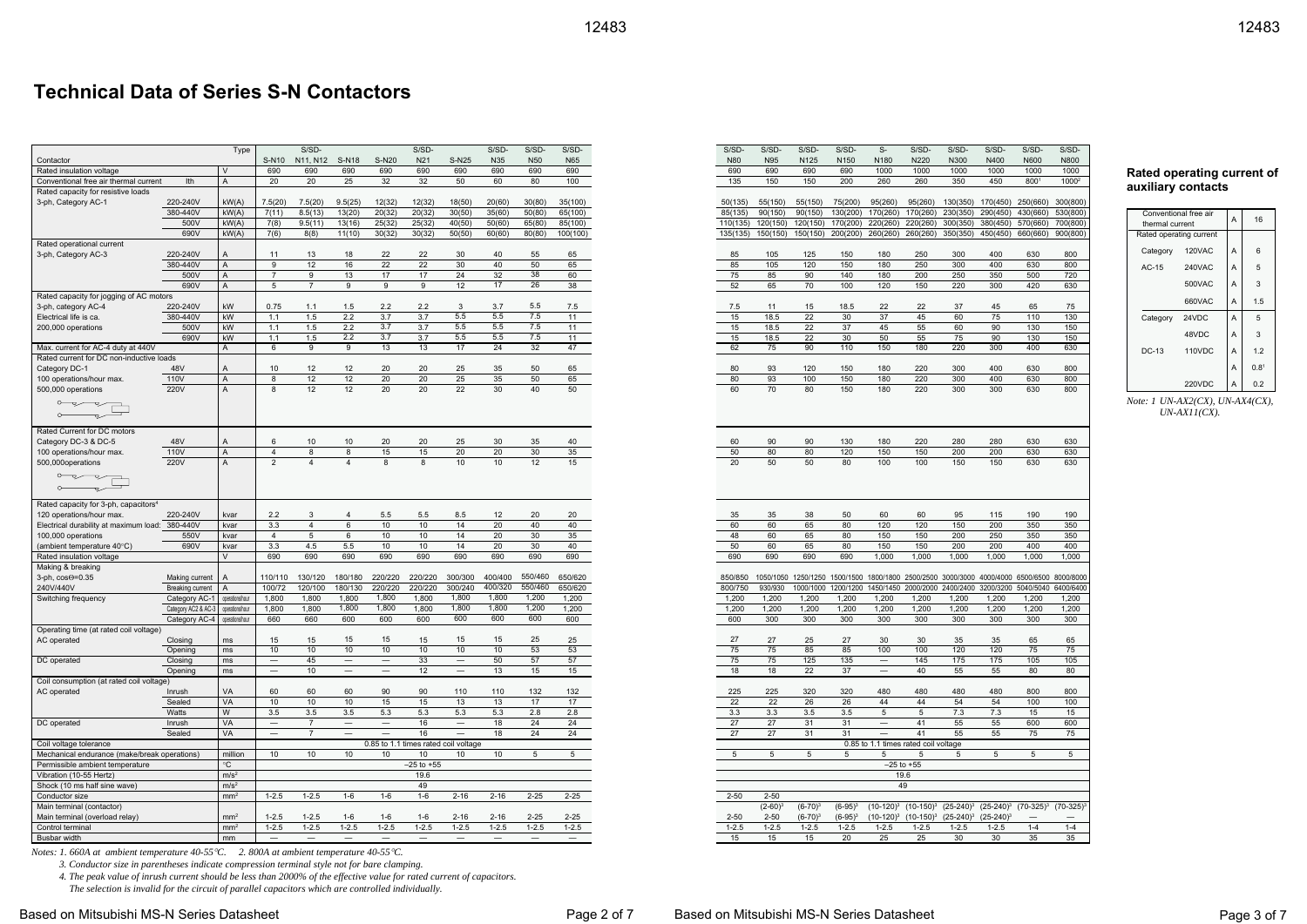## **Performance of Series S-N Contactors**

### **Electrical Life**

The electrical life of the main contacts of a contactor is determined mainly by the circuit-opening duty it will perform. The relationship between electrical life and rated current of Mitsubishi contactors under normal and jogging duties of squirrel-cage motors is shown in Fig. 1.4.2(1) and 1.4.2(2). In the case of a mixture of normal and jogging duties, the expected contactor life can be determined as follows:

$$
N = Nr/1 + \frac{\alpha}{100} (Nr/N - 1) \dots (100)
$$

where 
$$
N
$$
: Life in the case of  $\alpha\%$  jogging duty

Nr : Life in the case of normal duty

- N<sub>1</sub> : Life in the case of 100% jogging duty
- $\alpha$ : Percentage of jogging duty



Electrical life versus rated operating current

· Jogging duty, 6le on, 6le off, on-load factor 7%, 600 operations/hour (AC4)-S-N10~S-N300 300 operations/hour (AC4)-S-N400~S-N600 150 operations/hour (AC4)-S-N800



## **1.4.3 Mounting Attitude of Starters and Contactors**

To assure proper performance, Mitsubishi magnetic motor starters and contactors should be mounted on a vertical supporting surface with the line terminals upwards and the load terminals downwards. The supporting surface may have a maximum inclination of 30° from the vertical in any direction.





Regular installation **Inclined** installation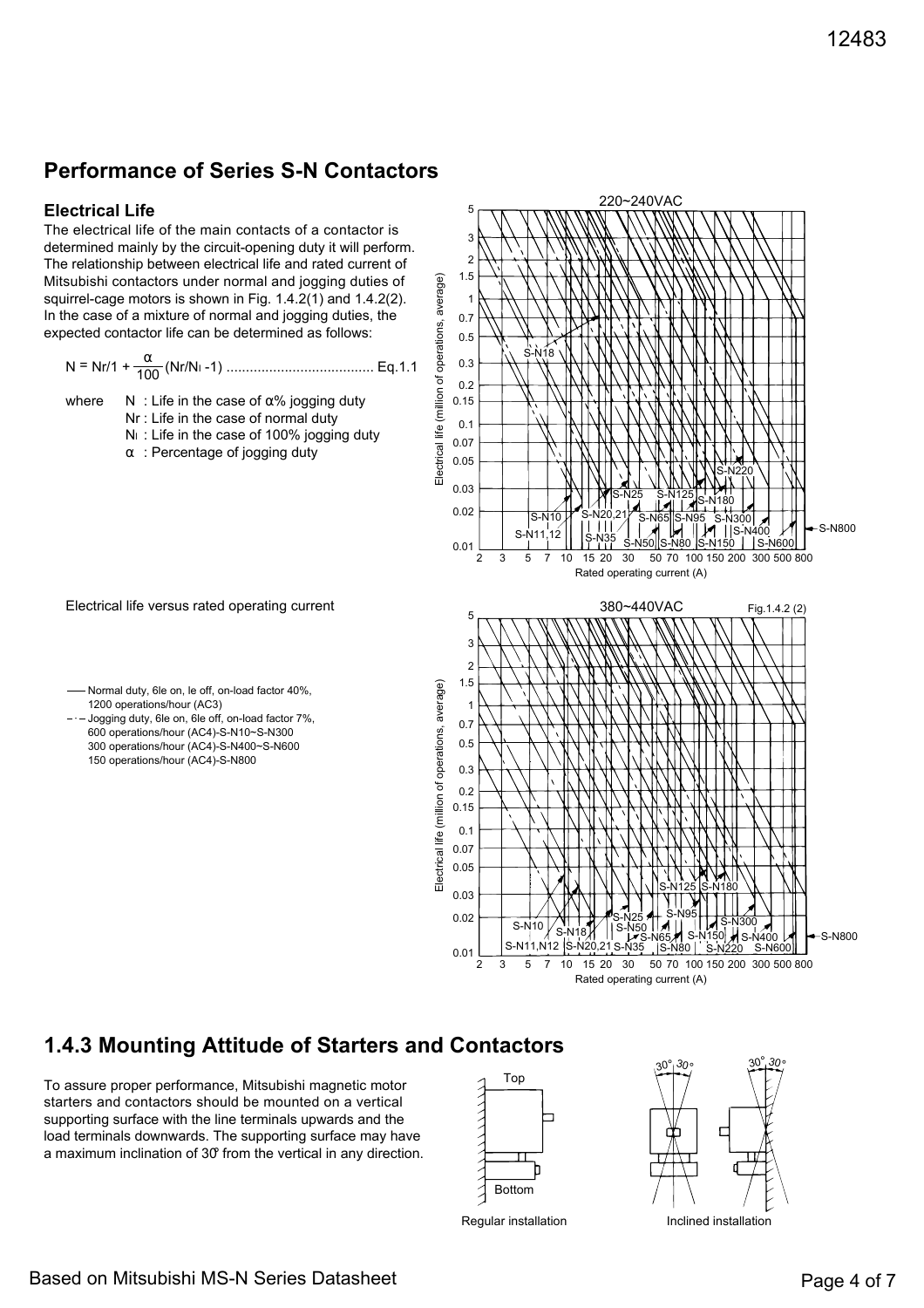# **Selection Table of Contactors**

**Ordering Designation**

Model name ................................................................................................. S-N10 Coil designation (See page 13) ............................................................................... AC400V If required special aux. contact (never specify for standard). ................................................. 1B

*Note: Mark*∗*indicates a blank space.*

Type S-N□, SD-N□

Complete type designation S-N10∗AC400V∗1B

| Rated        |                |      | Rated motor capacity |      |      | Model name                                   |                                                 |                | Standard       | Finger                               |         | Additional auxiliary contact block |                |                |                |       |
|--------------|----------------|------|----------------------|------|------|----------------------------------------------|-------------------------------------------------|----------------|----------------|--------------------------------------|---------|------------------------------------|----------------|----------------|----------------|-------|
| operational  |                |      | 3-phase AC-2 & AC-3  |      |      |                                              |                                                 |                | aux.           | protection                           |         |                                    |                |                |                |       |
| current AC-3 |                |      |                      |      |      |                                              |                                                 |                | contacts       | terminal cover                       |         |                                    |                |                |                |       |
|              |                |      |                      |      |      |                                              |                                                 |                |                |                                      |         |                                    |                |                |                |       |
| 220          | 380            | 220  | 380                  |      |      |                                              |                                                 |                |                |                                      |         |                                    |                |                |                |       |
|              | $-240V - 440V$ |      | $-240V - 440V$       | 500V | 690V | AC operated                                  | DC operated                                     |                |                |                                      | UN-     | UN-                                | UN-            | UN-            | UN-            | UN-   |
| (A)          | (A)            | (kW) | (kW)                 | (kW) | (kW) |                                              |                                                 | N <sub>O</sub> | <b>NC</b>      |                                      | AX2(CX) | AX4(CX)                            | AX11(CX)       | AX80           | AX150          | AX600 |
|              |                |      |                      |      |      | $S-N10$<br>S-N10CX <sup>1</sup>              |                                                 | $\mathbf{1}$   |                | Provided                             |         |                                    |                |                |                |       |
| 11           | 9              | 2.5  | $\overline{4}$       | 4    | 4    | $S-N10(1B)$<br>$S-N10\text{CX}^{\prime}(1B)$ |                                                 |                | 1              | Provided                             |         |                                    |                |                |                |       |
|              |                |      |                      |      |      | S-N11<br>S-N11CX <sup>1</sup>                | <b>SD-N11</b><br><b>SD-N11CX1</b>               | $\mathbf{1}$   |                | $\overline{\phantom{0}}$<br>Provided |         |                                    |                |                |                |       |
| 13           | 12             | 3.5  | 5.5                  | 5.5  | 5.5  | $S-N11(1B)$<br>S-N11CX <sup>1</sup> (1B)     | <b>SD-N11(1B)</b><br>SD-N11CX <sup>1</sup> (1B) |                | 1              | Provided                             |         |                                    | $\overline{2}$ |                |                |       |
|              |                |      |                      |      |      | $S-N12$<br>S-N12CX <sup>1</sup>              | <b>SD-N12</b><br><b>SD-N12CX1</b>               | $\mathbf{1}$   | 1              | $\equiv$<br>Provided                 |         |                                    |                |                |                |       |
| 13           | 12             | 3.5  | 5.5                  | 5.5  | 5.5  | $S-N12(2A)$<br>$S-N12CX^{1}(2A)$             | SD-N12(2A)<br>SD-N12CX <sup>1</sup> (2A)        | $\overline{2}$ |                | Provided                             |         |                                    |                |                |                |       |
| 18           | 16             | 4.5  | 7.5                  | 7.5  | 7.5  | $S-N18$<br>S-N18CX <sup>1</sup>              |                                                 |                |                | $\equiv$<br>Provided                 |         |                                    | —              |                |                |       |
|              |                |      |                      |      |      | $S-N20$<br>S-N20CX <sup>1</sup>              |                                                 | $\mathbf{1}$   | 1              | Provided                             |         | 1                                  |                |                |                |       |
| 22           | 22             | 5.5  | 11                   | 11   | 7.5  | $S-N20(2A)$<br>$S-N20CX^{1}(2A)$             |                                                 | $\overline{2}$ |                | Provided                             |         |                                    |                |                |                |       |
| 22           | 22             | 5.5  | 11                   | 11   | 7.5  | $S-N21$<br>S-N21CX <sup>1</sup>              | <b>SD-N21</b><br>SD-N21CX1                      | $\overline{2}$ | $\overline{2}$ | $\overline{\phantom{a}}$<br>Provided |         |                                    |                |                |                |       |
| 30           | 30             | 7.5  | 15                   | 15   | 11   | <b>S-N25</b><br>S-N25CX <sup>1</sup>         |                                                 | $\overline{2}$ | $\overline{2}$ | $\equiv$<br>Provided                 |         |                                    | $\overline{2}$ |                |                |       |
| 40           | 40             | 11   | 18.5                 | 18.5 | 15   | $S-N35$<br>S-N35CX <sup>1</sup>              | <b>SD-N35</b><br><b>SD-N35CX1</b>               | $\overline{2}$ | 2              | Provided                             |         |                                    |                |                |                |       |
| 55           | 50             | 15   | 22                   | 22   | 22   | <b>S-N50</b><br>S-N50CX <sup>1</sup>         | <b>SD-N50</b>                                   | $\overline{2}$ | $\overline{2}$ | Provided                             |         |                                    |                |                |                |       |
| 65           | 62             | 18.5 | 30                   | 37   | 30   | <b>S-N65</b><br>S-N65CX <sup>1</sup>         | <b>SD-N65</b>                                   | $\overline{2}$ | $\overline{2}$ | ÷.<br>Provided                       |         |                                    |                |                |                |       |
| 85           | 85             | 22   | 45                   | 45   | 45   | <b>S-N80</b>                                 | <b>SD-N80</b>                                   | $\overline{2}$ | 2              |                                      |         |                                    |                | Max.           |                |       |
| 105          | 105            | 30   | 55                   | 55   | 55   | <b>S-N95</b>                                 | <b>SD-N95</b>                                   | $\overline{2}$ | $\overline{2}$ |                                      |         |                                    |                | $\overline{2}$ |                |       |
| 125          | 120            | 37   | 60                   | 60   | 60   | S-N125                                       | <b>SD-N125</b>                                  | $\overline{2}$ | $\overline{2}$ |                                      |         |                                    |                |                |                |       |
| 150          | 150            | 45   | 75                   | 90   | 90   | S-N150                                       | <b>SD-N150</b>                                  | $\overline{2}$ | $\overline{2}$ |                                      |         |                                    |                |                |                |       |
| 180          | 180            | 55   | 90                   | 110  | 110  | S-N180                                       |                                                 | $\overline{2}$ | $\overline{2}$ |                                      |         |                                    |                |                | Max.           |       |
| 250          | 250            | 75   | 132                  | 132  | 132  | S-N220                                       | <b>SD-N220</b>                                  | $\overline{2}$ | $\overline{2}$ |                                      |         |                                    |                |                | $\overline{2}$ |       |
| 300          | 300            | 90   | 160                  | 160  | 200  | S-N300                                       | <b>SD-N300</b>                                  | $\overline{2}$ | $\overline{2}$ |                                      |         |                                    |                |                |                |       |
| 400          | 400            | 125  | 220                  | 225  | 250  | S-N400                                       | <b>SD-N400</b>                                  | $\overline{2}$ | $\overline{2}$ |                                      |         |                                    |                |                |                |       |
| 630          | 630            | 190  | 330                  | 330  | 330  | S-N600                                       | <b>SD-N600</b>                                  | $\overline{2}$ | 2              |                                      |         |                                    |                |                |                | 1     |
| 800          | 800            | 220  | 440                  | 500  | 500  | S-N800                                       | <b>SD-N800</b>                                  | $\overline{2}$ | $\overline{2}$ |                                      |         |                                    |                |                |                |       |

*Note:1 "CX" denotes with finger protection terminal covers.*

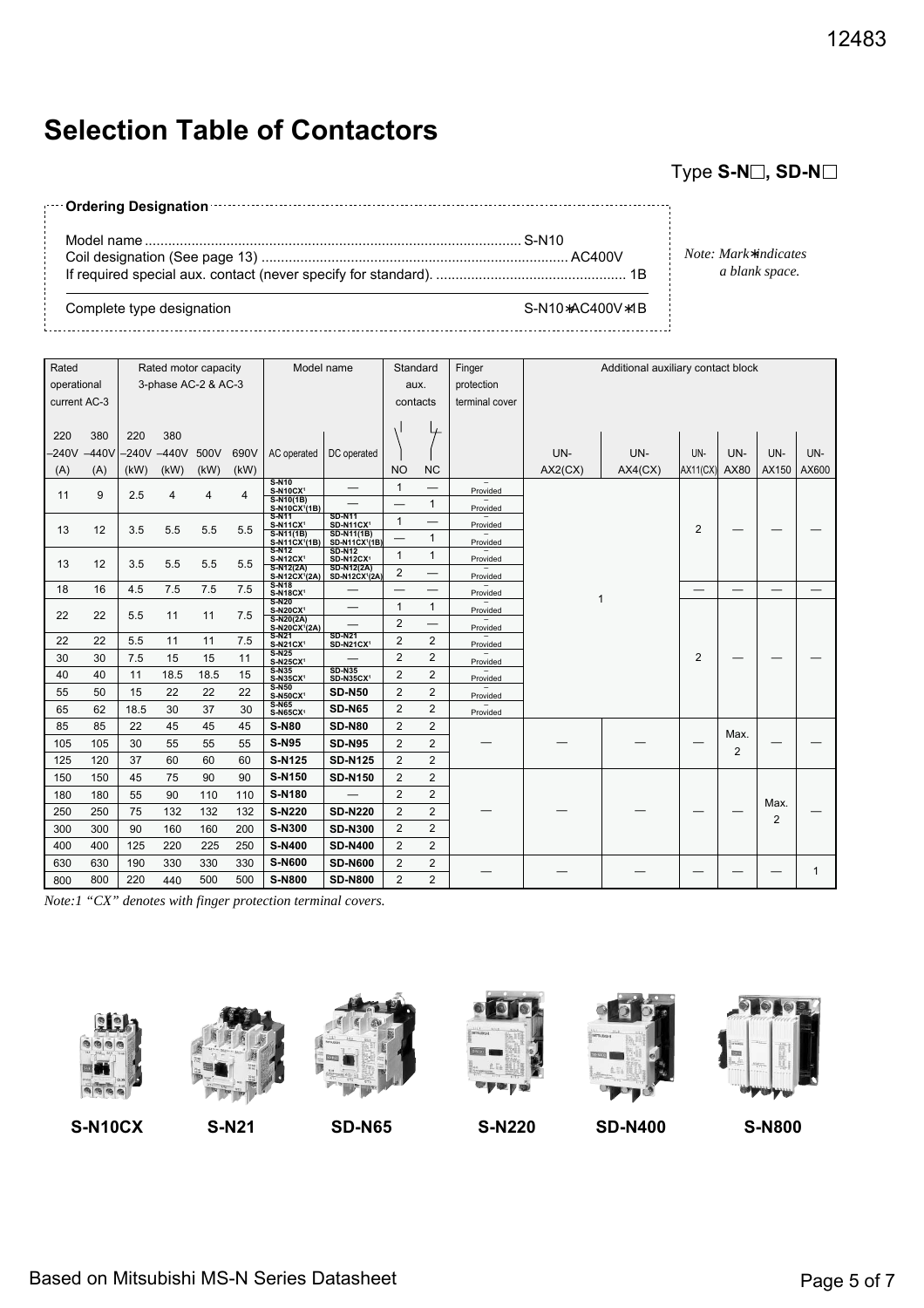# **Connections and Contact Arrangement**

| ٦J<br>٦J<br>١d<br>٦J<br>٦J<br>2/T1 4/T2 6/T3 22<br>2/T1 4/T2 6/T3 14 | S-N10, N11(1NO)<br><b>SD-N11(1NO)</b> | <b>S-N10, N11(INC)</b><br><b>SD-N11(INC)</b> | S-N12, N20<br><b>SD-N12</b> |
|----------------------------------------------------------------------|---------------------------------------|----------------------------------------------|-----------------------------|
|                                                                      |                                       |                                              | 14 2/T1 4/T2 6/T3           |
| 1/L1 3/L2 $5/L3$ $21$<br>A2 A1<br>A2 A1                              | 1/L1 3/L2 $5/\text{L}3$ 13            | A2 A1                                        | 13 1/L1 3/L2 5/L3           |













A2 A1 1/L1 3/L2 5/L3

2/T1 4/T2 6/T3



14 2/T1 4/T2 6/T3 22





21 13 A1A2 1/L1 3/L2 5/L3

A2 A1 13 21 <sup>1/L1</sup> 3/L2 5/L3 <sub>43 31</sub>

**S-N18 S-N21, N25, N35 SD-N21, N35**

14 22 2/T1 4/T2 6/T3 44 32

**S-N600, N800**

 $\begin{array}{ccc} \n\sqrt{2}/D & \longrightarrow & \overline{1} & \overline{1} & \longrightarrow & 14 \\
\hline\n- & 0 & \longrightarrow & \overline{1} & \longrightarrow & 14\n\end{array}$ (14) (32) (42) (24) 13 21 31 43 (13) (31) (41) (23) 22 32 44 2/T1 4/T2 6/T3 1/L1 3/L2 5/L3